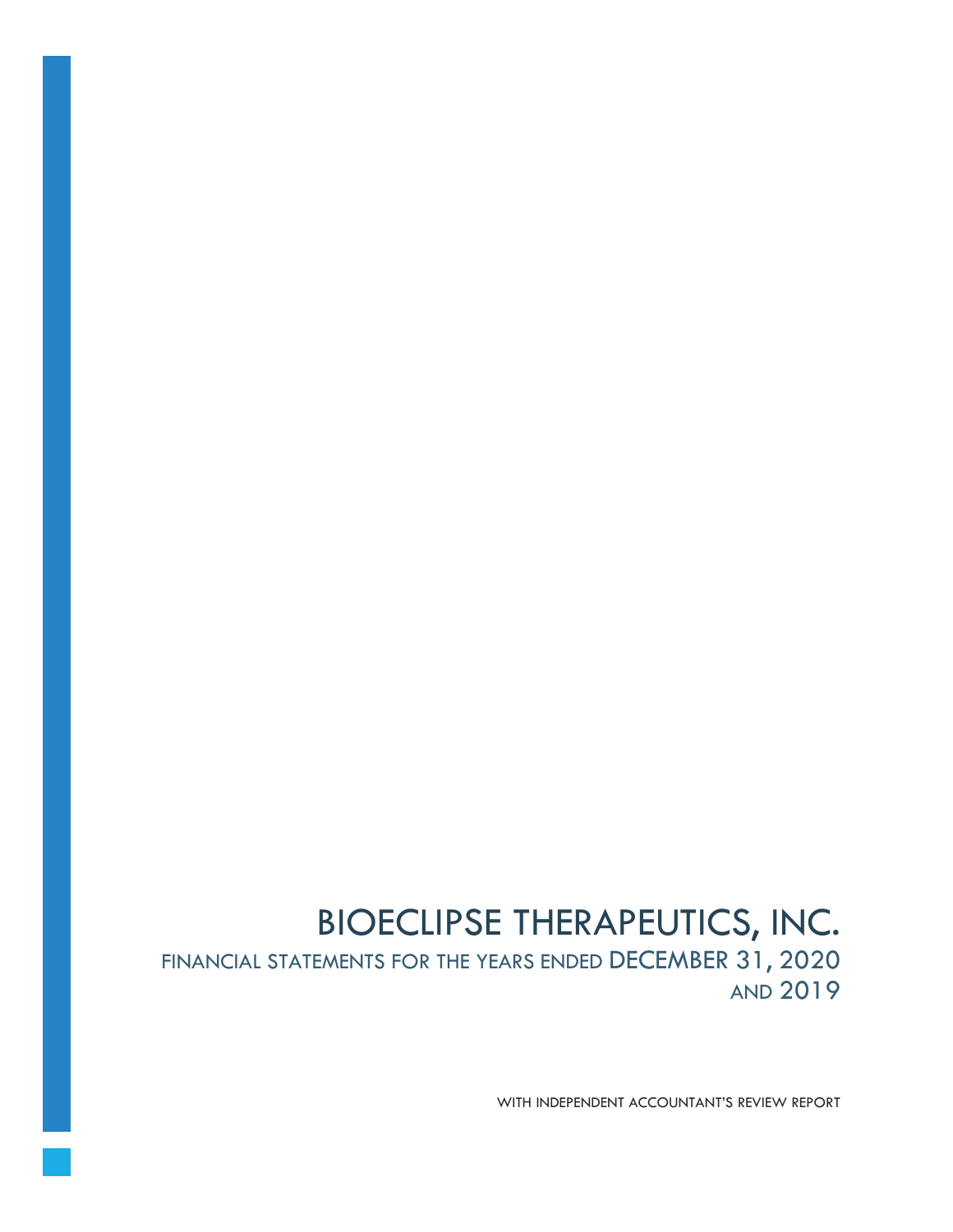# **TABLE OF CONTENTS**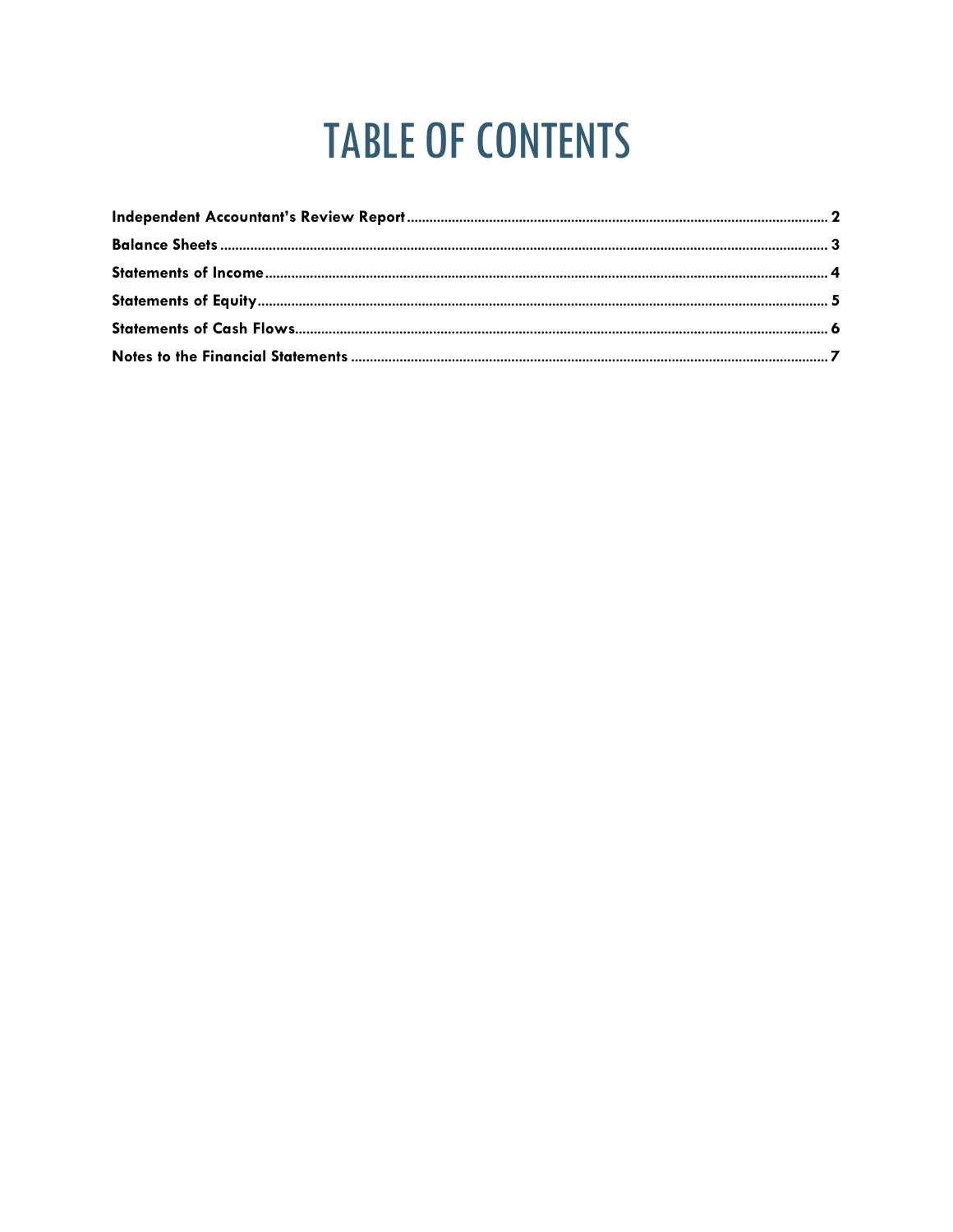

#### **INDEPENDENT ACCOUNTANT'S REVIEW REPORT**

To the Board of Directors BioEclipse Therapeutics, Inc. Mountain View, California

We have reviewed the accompanying financial statements of BioEclipse Therapeutics, Inc., which comprise the balance sheets as of December 31, 2020, and 2019, and the related statements of income, statements of equity and statements of cash flows for the years then ended, and the related notes to the financial statements. A review includes primarily applying analytical procedures to management's financial data and making inquiries of company management. A review is substantially less in scope than an audit, the objective of which is the expression of an opinion regarding the financial statements taken as a whole. Accordingly, we do not express such an opinion.

#### *Management's Responsibility for the Financial Statements*

Management is responsible for the preparation and fair presentation of the financial statements in accordance with accounting principles generally accepted in the United States of America; this includes the design, implementation, and maintenance of internal control relevant to the preparation and fair presentation of the financial statements that are free from material misstatement whether due to fraud or error.

#### *Accountant's Responsibility*

Our responsibility is to conduct the review engagement in accordance with Statements on Standards for Accounting and Review Services promulgated by the Accounting and Review Services Committee of the AICPA. Those standards require us to perform procedures to obtain limited assurance as a basis for reporting whether we are aware of any material modifications that should be made to the financial statements for them to be in accordance with accounting principles generally accepted in the United States of America. We believe that the results of our procedures provide a reasonable basis for our conclusion.

#### *Accountant's Conclusion*

Based on our review, we are not aware of any material modification that should be made to the accompanying financial statements in order for them to be in conformity with accounting principles generally accepted in the United States of America.

#### *Going Concern*

The accompanying financial statements have been prepared assuming that the Company will continue as a going concern. As discussed in Note 6, certain conditions raise an uncertainty about the Company's ability to continue as a going concern. The accompanying financial statements do not include any adjustments that might result from the outcome of this uncertainty. Our conclusion is not modified with respect to this matter.

Belle Business Services, LL

275 Hill Street, Suite 260 ● Reno, NV 89501 ● 775.525.1TAX (1829) ● WWW.BELLE.CPA Belle Business Services, LLC October 11, 2021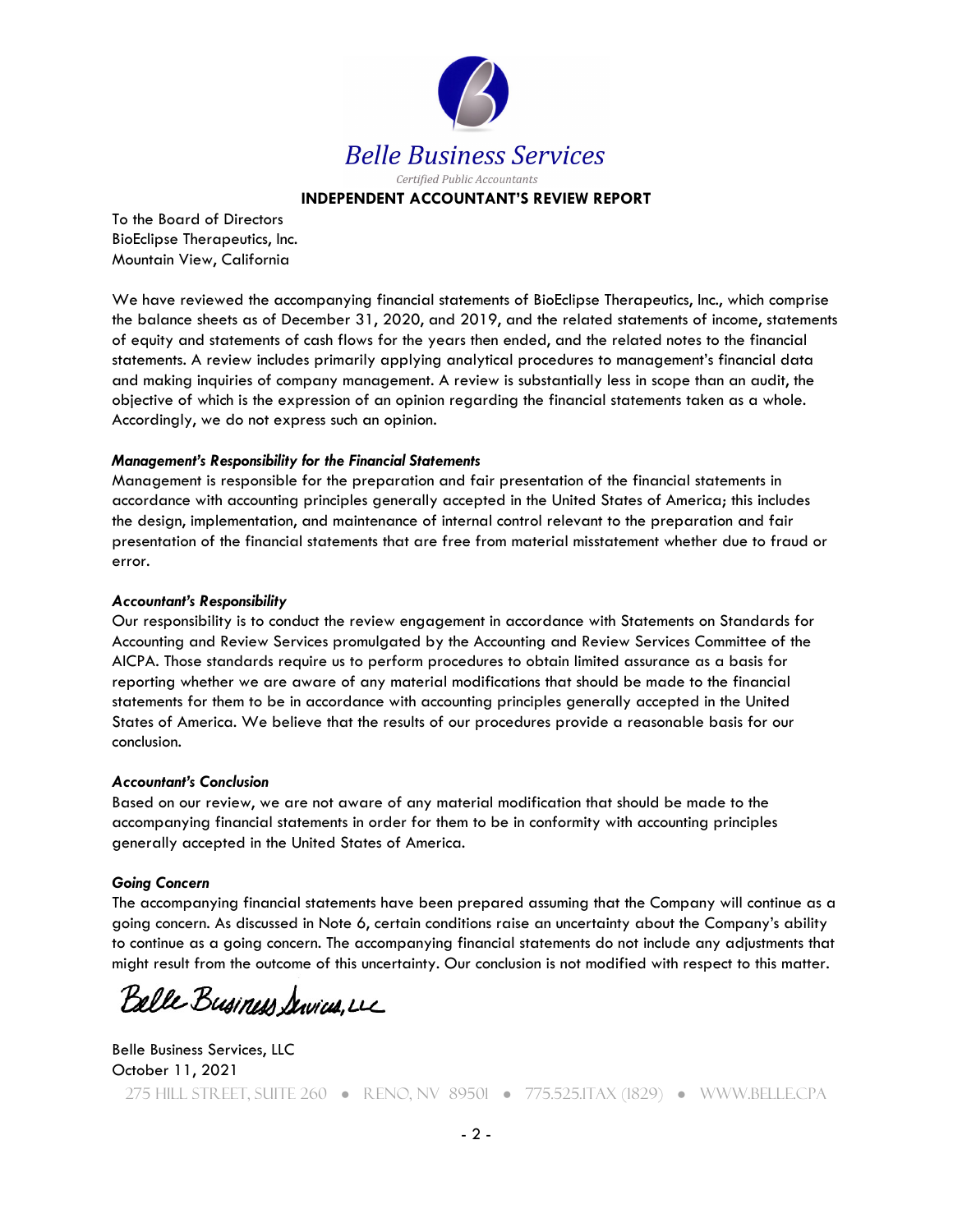# **DECEMBER 31, 2020 AND 2019 BALANCE SHEETS BIOECLIPSE THERAPEUTICS, INC. (unaudited)**

# **ASSETS**

|                                           | 2020            | 2019            |
|-------------------------------------------|-----------------|-----------------|
| <b>CURRENT ASSETS</b>                     |                 |                 |
| Cash and cash equivalents                 | \$<br>2,331,499 | \$<br>5,394,836 |
| Prepaid expenses and other current assets | 179,317         | 362,931         |
| <b>TOTAL CURRENT ASSETS</b>               | 2,510,816       | 5,757,767       |
| <b>PROPERTY AND EQUIPMENT</b>             |                 |                 |
| Property and equipment, net               | 403,932         | 22,813          |
| <b>OTHER ASSETS</b>                       |                 |                 |
| <b>Deposits</b>                           | 41,325          | 58,757          |
| <b>TOTAL ASSETS</b>                       | 2,956,073       | 5,839,337       |

#### **LIABILITIES AND SHAREHOLDERS' EQUITY**

| <b>CURRENT LIABILITIES</b>                        |               |               |
|---------------------------------------------------|---------------|---------------|
| Accounts payable                                  | \$<br>174,490 | \$<br>218,992 |
| Accrued expenses                                  | 242,578       | 11,433        |
| SBA PPP loan                                      | 75,862        |               |
| <b>TOTAL CURRENT LIABILITIES</b>                  | 492,930       | 230,425       |
| <b>TOTAL LIABILITIES</b>                          | 492,930       | 230,425       |
| <b>SHAREHOLDERS' EQUITY</b>                       |               |               |
| Preferred stock, see note 5                       | 7,345         | 6,796         |
| Common stock, see note 5                          | 4,025         | 4,025         |
| Additional paid-in capital                        | 13,086,242    | 11,841,372    |
| Accumulated deficit                               | (10,634,469)  | (6, 243, 281) |
| <b>TOTAL SHAREHOLDERS' EQUITY</b>                 | 2,463,143     | 5,608,912     |
| <b>TOTAL LIABILITIES AND SHAREHOLDERS' EQUITY</b> | 2,956,073     | 5,839,337     |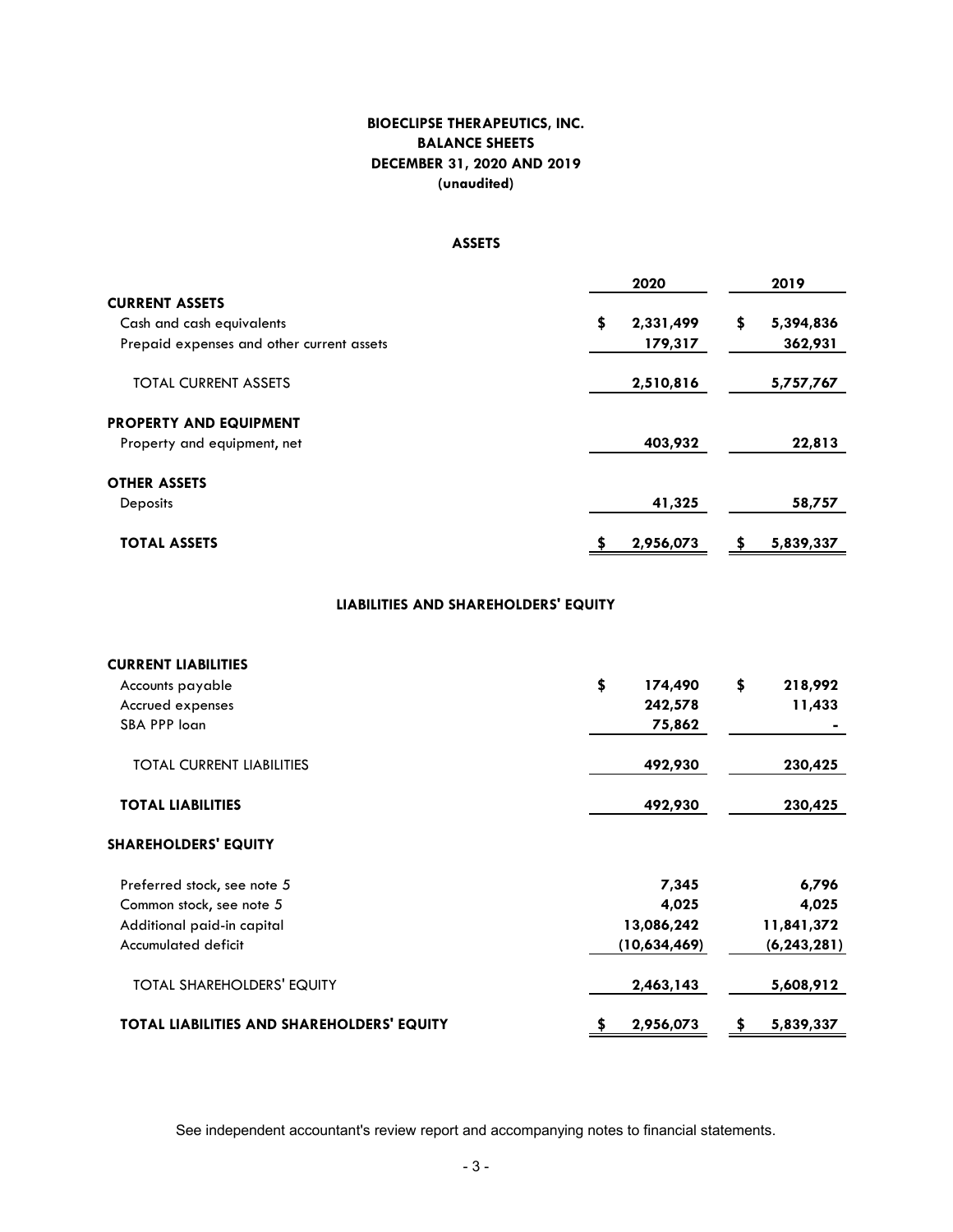# **BIOECLIPSE THERAPEUTICS, INC. STATEMENTS OF INCOME DECEMBER 31, 2020 AND 2019 (unaudited)**

|                                      | 2020          | 2019                |  |  |  |  |
|--------------------------------------|---------------|---------------------|--|--|--|--|
| <b>REVENUES</b>                      | \$            | \$                  |  |  |  |  |
| <b>COST OF GOODS SOLD</b>            |               |                     |  |  |  |  |
| <b>GROSS PROFIT</b>                  |               |                     |  |  |  |  |
| <b>OPERATING EXPENSES</b>            |               |                     |  |  |  |  |
| Depreciation expense                 | 70,099        | 8,539               |  |  |  |  |
| General and administrative           | 1,193,674     | 1,253,715           |  |  |  |  |
| <b>Professional fees</b>             | 170,548       | 294,419             |  |  |  |  |
| Research and development             | 2,956,867     | 794,393             |  |  |  |  |
| <b>TOTAL OPERATING EXPENSES</b>      | 4,391,188     | 2,351,066           |  |  |  |  |
| <b>NET OPERATING INCOME</b>          | (4, 391, 188) | (2,351,066)         |  |  |  |  |
| <b>OTHER INCOME/(EXPENSES)</b>       |               |                     |  |  |  |  |
| Interest expense                     |               | (64, 670)           |  |  |  |  |
| <b>TOTAL OTHER INCOME/(EXPENSES)</b> |               | (64, 670)           |  |  |  |  |
| <b>NET LOSS</b>                      | (4, 391, 188) | (2, 415, 736)<br>S. |  |  |  |  |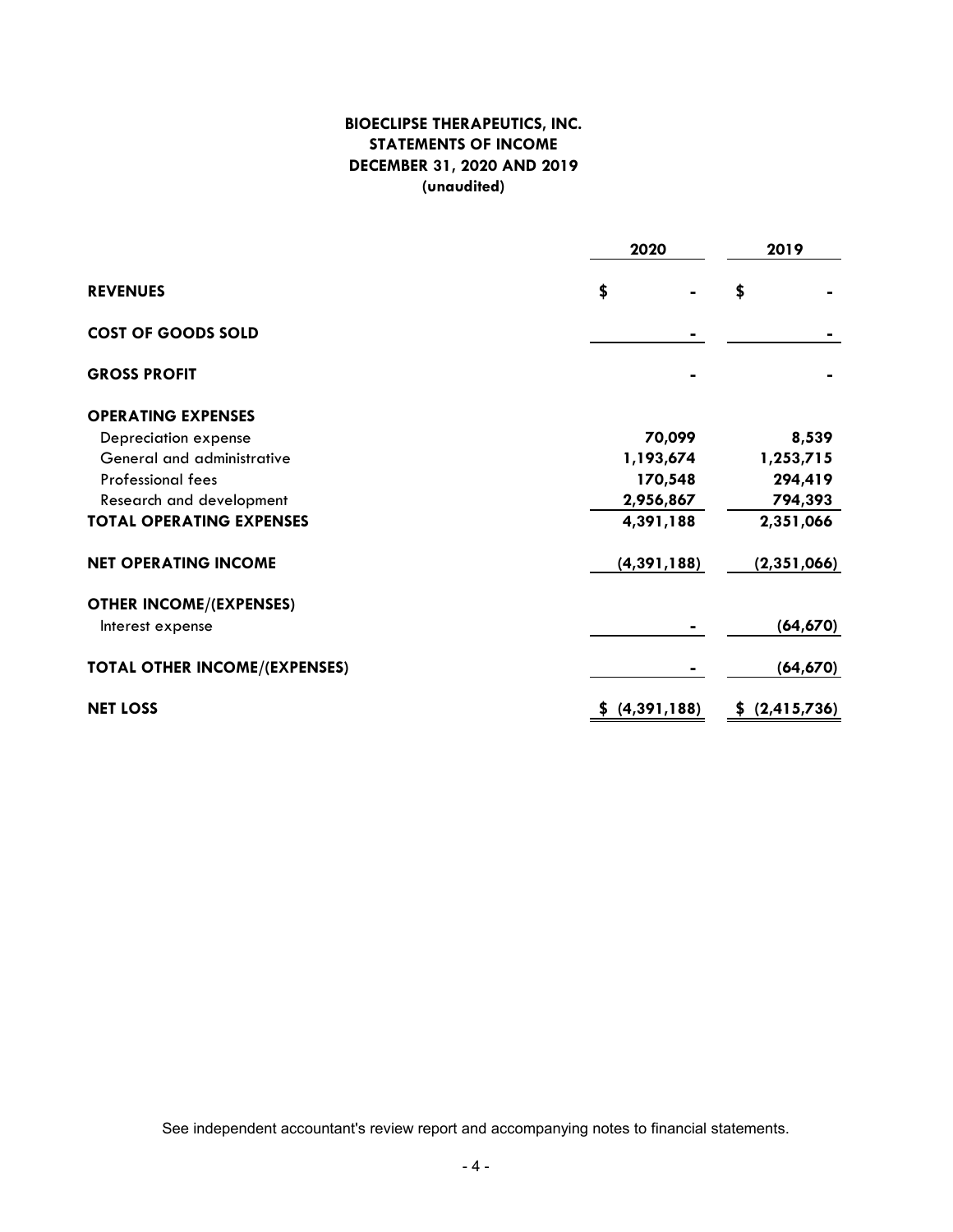#### **BIOECLIPSE THERAPEUTICS, INC. STATEMENTS OF EQUITY DECEMBER 31, 2020 AND 2019 (unaudited)**

|                                           |               | <b>Preferred Stock</b> |        | <b>Common Stock</b> |    |                          |                                             |                                                   |    |               |
|-------------------------------------------|---------------|------------------------|--------|---------------------|----|--------------------------|---------------------------------------------|---------------------------------------------------|----|---------------|
|                                           | <b>Shares</b> |                        | Amount | <b>Shares</b>       |    | Amount                   | <b>Additional</b><br><b>Paid-in Capital</b> | <b>Retained Earnings</b><br>(Accumulated Deficit) |    | Total         |
| <b>BEGINNING BALANCE, JANUARY 1, 2019</b> | 988,033       | \$                     | 988    | 4,025,000           | \$ | 4,025                    | 1,668,835                                   | \$<br>(3,827,545)                                 | S  | (2,153,697)   |
| Issuance of preferred stock               | 5,808,266     |                        | 5,808  |                     |    | $\blacksquare$           | 10,049,475                                  | $\overline{\phantom{a}}$                          | \$ | 10,055,283    |
| Stock based compensation                  |               |                        |        |                     |    |                          | 123,062                                     | $\overline{\phantom{a}}$                          | \$ | 123,062       |
| Net loss                                  |               |                        |        |                     |    |                          |                                             | (2,415,736)                                       | \$ | (2,415,736)   |
| <b>ENDING BALANCE, DECEMBER 31, 2019</b>  | 6,796,299     | \$                     | 6,796  | 4,025,000           | S. | 4,025                    | 1,841,372<br>S                              | \$<br>(6, 243, 281)                               | \$ | 5,608,912     |
| Issuance of preferred stock               | 548,651       |                        | 549    |                     |    | $\overline{\phantom{a}}$ | 1,172,636                                   | $\sim$                                            | \$ | 1,173,185     |
| Stock based compensation                  |               |                        |        |                     |    | $\overline{\phantom{a}}$ | 72,234                                      | $\sim$                                            | \$ | 72,234        |
| Net loss                                  |               |                        |        |                     |    |                          |                                             | (4,391,188)                                       | S. | (4, 391, 188) |
| <b>ENDING BALANCE, DECEMBER 31, 2020</b>  | 7,344,950     |                        | 7,345  | 4,025,000           |    | 4,025                    | 13,086,242                                  | (10,634,469)                                      |    | 2,463,143     |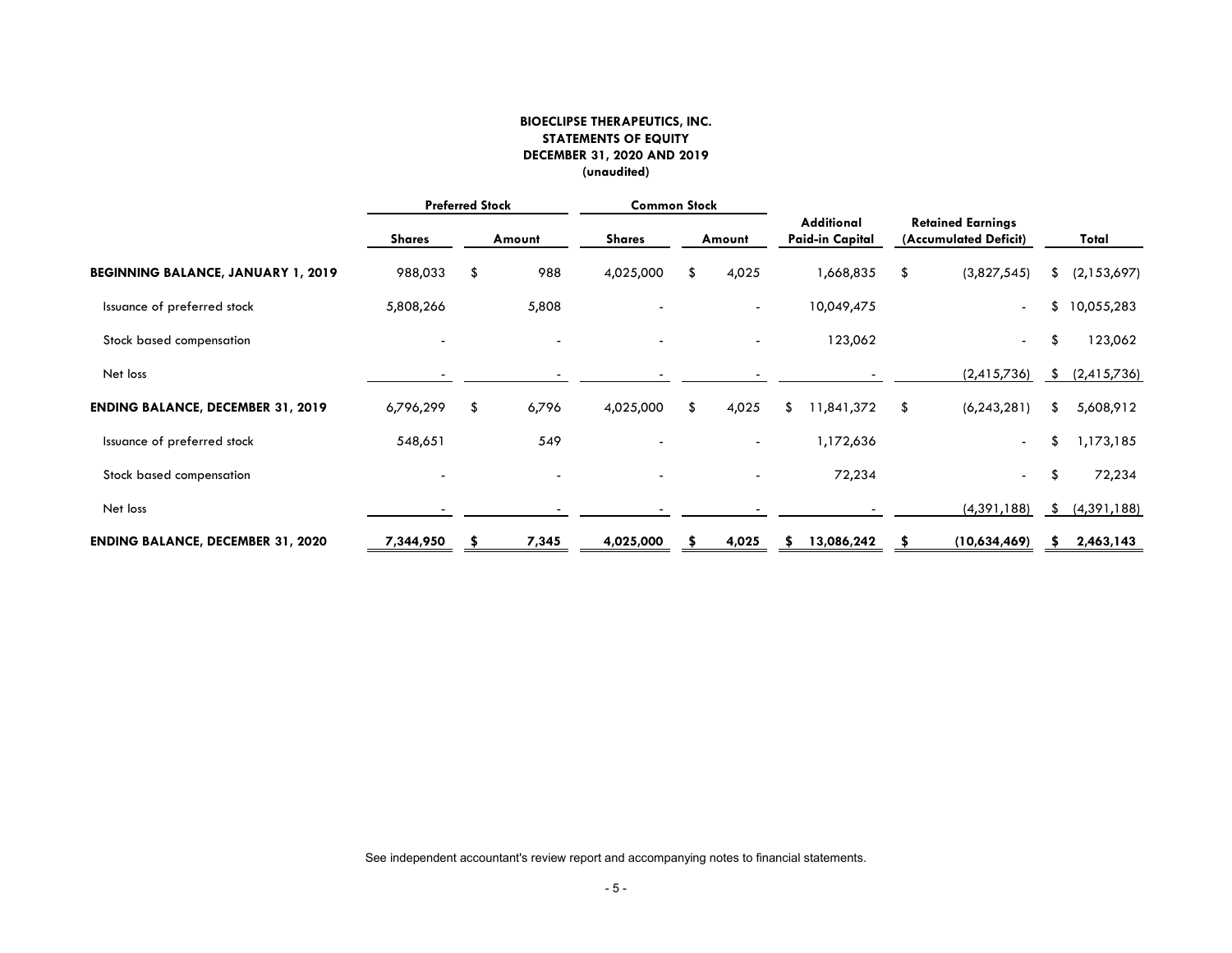# **BIOECLIPSE THERAPEUTICS, INC. STATEMENTS OF CASH FLOWS DECEMBER 31, 2020 AND 2019 (unaudited)**

|                                                 | 2020          | 2019             |
|-------------------------------------------------|---------------|------------------|
| <b>CASH FLOWS FROM OPERATING ACTIVITIES</b>     |               |                  |
| Net loss                                        | \$(4,391,188) | \$ (2, 415, 736) |
| Adjustments to reconcile net income to net cash |               |                  |
| provided by operating activities:               |               |                  |
| Depreciation expense                            | 70,099        | 8,539            |
| Stock based compensation expense                | 72,234        | 123,062          |
| (Increase) decrease in assets:                  |               |                  |
| Prepaid expenses and other current assets       | 183,614       | (275, 963)       |
| Deposits                                        | 17,432        | (58,757)         |
| Increase (decrease) in liabilities:             |               |                  |
| Accounts payable                                | (44, 502)     | (278, 974)       |
| Accrued expenses                                | 231,145       | (18, 849)        |
| <b>CASH USED FOR OPERATING ACTIVITIES</b>       | (3,861,166)   | (2,916,678)      |
| <b>CASH FLOWS FROM INVESTING ACTIVITIES</b>     |               |                  |
| Cash used for fixed assets                      | (451, 218)    | (14, 576)        |
| <b>CASH USED FOR INVESTING ACTIVITIES</b>       | (451, 218)    | (14, 576)        |
| <b>CASH FLOWS FROM FINANCING ACTIVITIES</b>     |               |                  |
| Repayment of convertible notes                  |               | (2,000,398)      |
| Issuance costs                                  | (25, 615)     | (70, 730)        |
| Issuance of preferred stock                     | 1,198,800     | 10,126,014       |
| Issuance of SBA PPP loan                        | 75,862        |                  |
| <b>CASH PROVIDED BY FINANCING ACTIVITIES</b>    | 1,249,047     | 8,054,886        |
| <b>NET INCREASE (DECREASE) IN CASH</b>          | (3,063,337)   | 5,123,632        |
| <b>CASH AT BEGINNING OF YEAR</b>                | 5,394,836     | 271,204          |
| <b>CASH AT END OF YEAR</b>                      | \$2,331,499   | 5,394,836<br>\$. |
|                                                 |               |                  |

# **CASH PAID DURING THE YEAR FOR:**

| <b>INTEREST</b>                             |               |               |  |     | ۰ | ж.     |
|---------------------------------------------|---------------|---------------|--|-----|---|--------|
| <b>INCOME TAXES</b><br>$\sim$ $\sim$ $\sim$ | $\sim$ $\sim$ | $\sim$ $\sim$ |  | . . | ۰ | $\sim$ |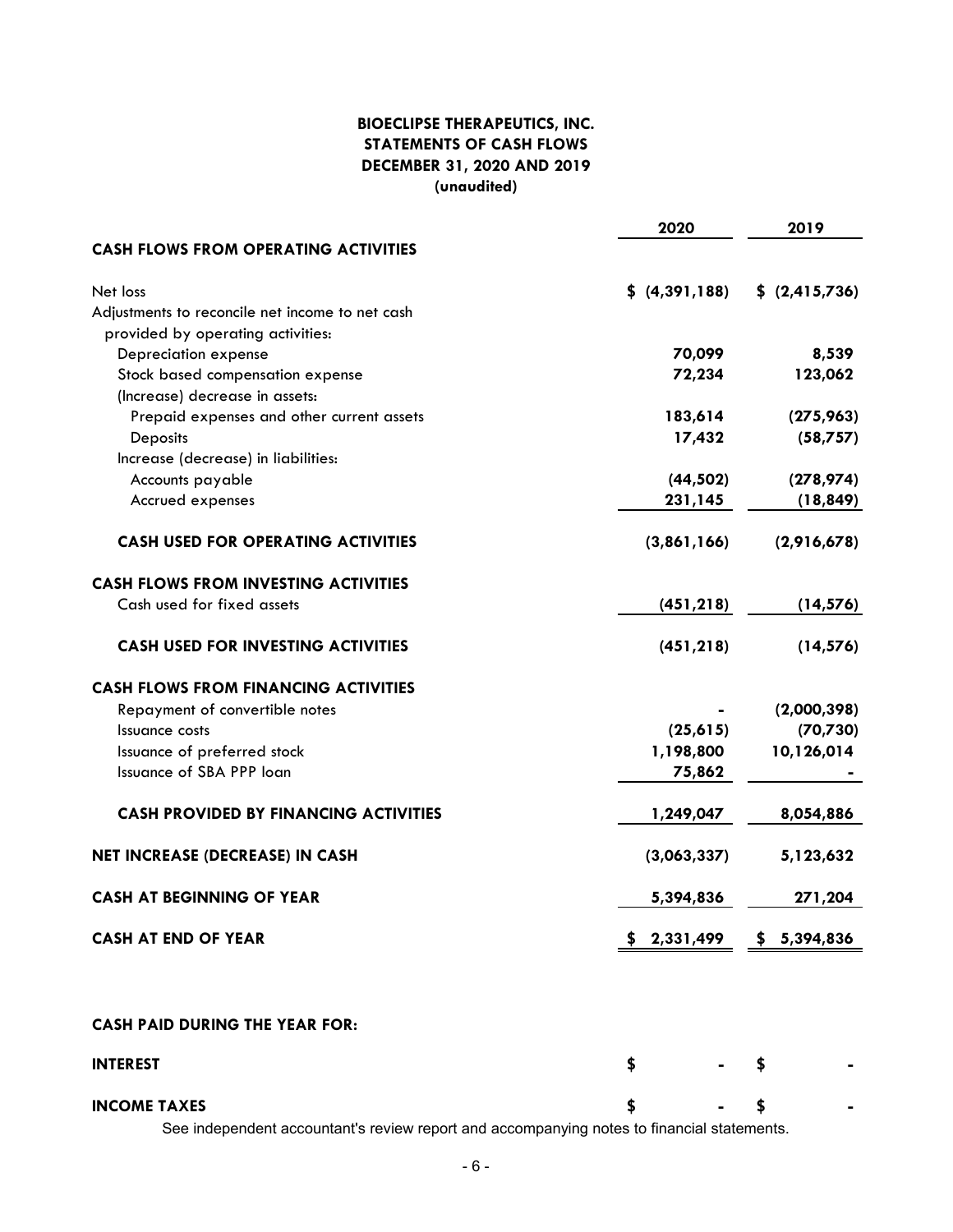#### **1. Summary of Significant Accounting Policies**

#### *The Company*

BioEclipse Therapeutics, Inc. (the "Company") was incorporated in the State of Delaware on May 26, 2006. The Company is a clinical-stage oncology company that uses its proprietary platform technology to develop the next generation of immuno-oncology therapeutics.

#### *Going Concern*

Since Inception, the Company has relied on funds from convertible notes and stock issued to fund its operations. As of December 31, 2020, the Company will likely incur losses prior to generating positive working capital. These matters raise substantial concern about the Company's ability to continue as a going concern. As of December 31, 2020, the Company is still mostly in the developmental process, with no revenue. The Company's ability to continue as a going concern is dependent on the Company's ability to raise short term capital, as well as the Company's ability to generate funds through revenue producing activities.

#### *Fiscal Year*

The Company operates on a December 31st year‐end.

#### *Basis of Presentation*

The accompanying financial statements have been prepared in accordance with U.S. generally accepted accounting principles (US GAAP)

#### *Use of Estimates*

The preparation of the financial statement in conformity with accounting principles generally accepted in the United States of America requires the use of management's estimates. These estimates are subjective in nature and involve judgments that affect the reported amounts of assets and liabilities, the disclosures of contingent assets and liabilities at fiscal year-end. Actual results could differ from those estimates.

#### *Cash and Cash Equivalents*

The Company considers all highly liquid financial instruments purchased with maturities of three months or less to be cash equivalents. As of December 31, 2020, and 2019, the Company held no cash equivalents.

#### *Risks and Uncertainties*

The Company has a limited operating history. The Company's business and operations are sensitive to general business and economic conditions in the United States. A host of factors beyond the Company's control could cause fluctuations in these conditions.

The Coronavirus Disease of 2019 (COVID-19) has recently affected global markets, supply chains, employees of companies, and our communities. Specific to the Company, COVID-19 may impact various parts of its 2021 operations and financial results including shelter in place orders, material supply chain interruption, economic hardships affecting funding for the Company's operations, and affects the Company's workforce. Management believes the Company is taking appropriate actions to mitigate the negative impact. However, the full impact of COVID-19 is unknown and cannot be reasonably estimated as of December 31, 2020.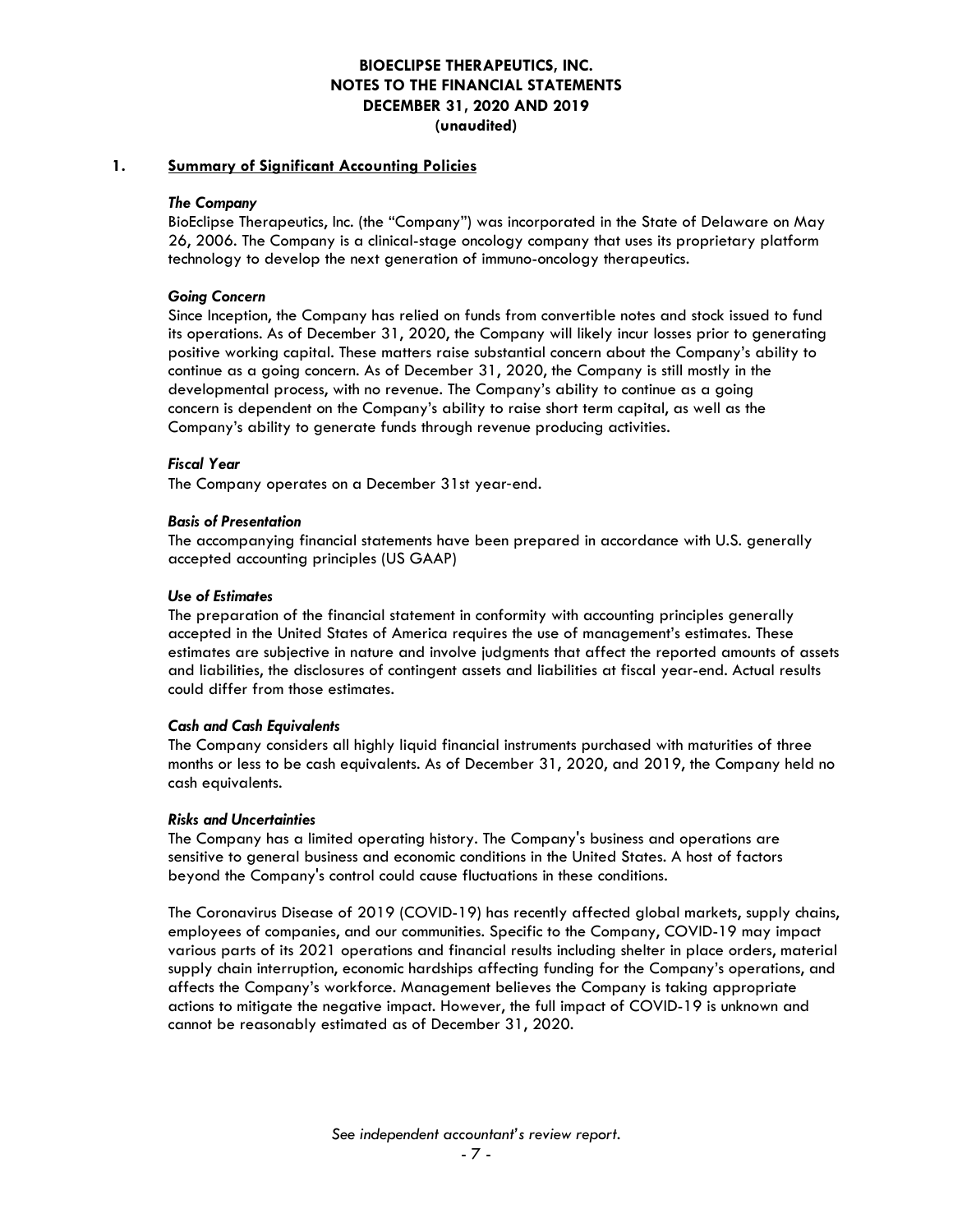#### **1. Summary of Significant Accounting Policies (continued)**

#### *Accounts Receivable*

The Company's trade receivables are recorded when billed and represent claims against third parties that will be settled in cash. The carrying value of the Company's receivables, net of the allowance for doubtful accounts, represents their estimated net realizable value.

The Company evaluates the collectability of accounts receivable on a customer‐by‐customer basis. The Company records a reserve for bad debts against amounts due to reduce the net recognized receivable to an amount the Company believes will be reasonably collected. The reserve is a discretionary amount determined from the analysis of the aging of the accounts receivables, historical experience and knowledge of specific customers. As of December 31, 2020, and 2019, the Company had no accounts receivable.

#### *Property and Equipment*

Property and equipment is stated at cost. Depreciation is computed using the straight‐line method over the estimated useful lives of the assets. Lab and office equipment is depreciated over three to five years. Repair and maintenance costs are charged to operations as incurred and major improvements are capitalized. The Company reviews the carrying amount of fixed assets whenever events or changes in circumstances indicate that the carrying amount of the assets may not be recoverable.

#### *Income Taxes*

The Company complies with FASB ASC 740 for accounting for uncertainty in income taxes recognized in a company's financial statements, which prescribes a recognition threshold and measurement process for financial statement recognition and measurement of a tax position taken or expected to be taken in a tax return. For those benefits to be recognized, a tax position must be more-likely-than-not to be sustained upon examination by taxing authorities. FASB ASC 740 also provides guidance on derecognition, classification, interest and penalties, accounting in interim periods, disclosure and transition. Based on the Company's evaluation, it has been concluded that there are no significant uncertain tax positions requiring recognition in the Company's financial statements. The Company believes that its income tax positions would be sustained on audit and does not anticipate any adjustments that would result in a material change to its financial position.

The Company is subject to tax filing requirements as a corporation in the federal jurisdiction of the United States. The Company sustained net operating losses during fiscal years 2020 and 2019. Net operating losses will be carried forward to reduce taxable income in future years. Due to management's uncertainty as to the timing and valuation of any benefits associated with the net operating loss carryforwards, the Company has elected to recognize an allowance to account for them in the financial statements but has fully reserved it. Under current law, net operating losses may be carried forward indefinitely.

The Company is subject to franchise and income tax filing requirements in the States of Delaware and California.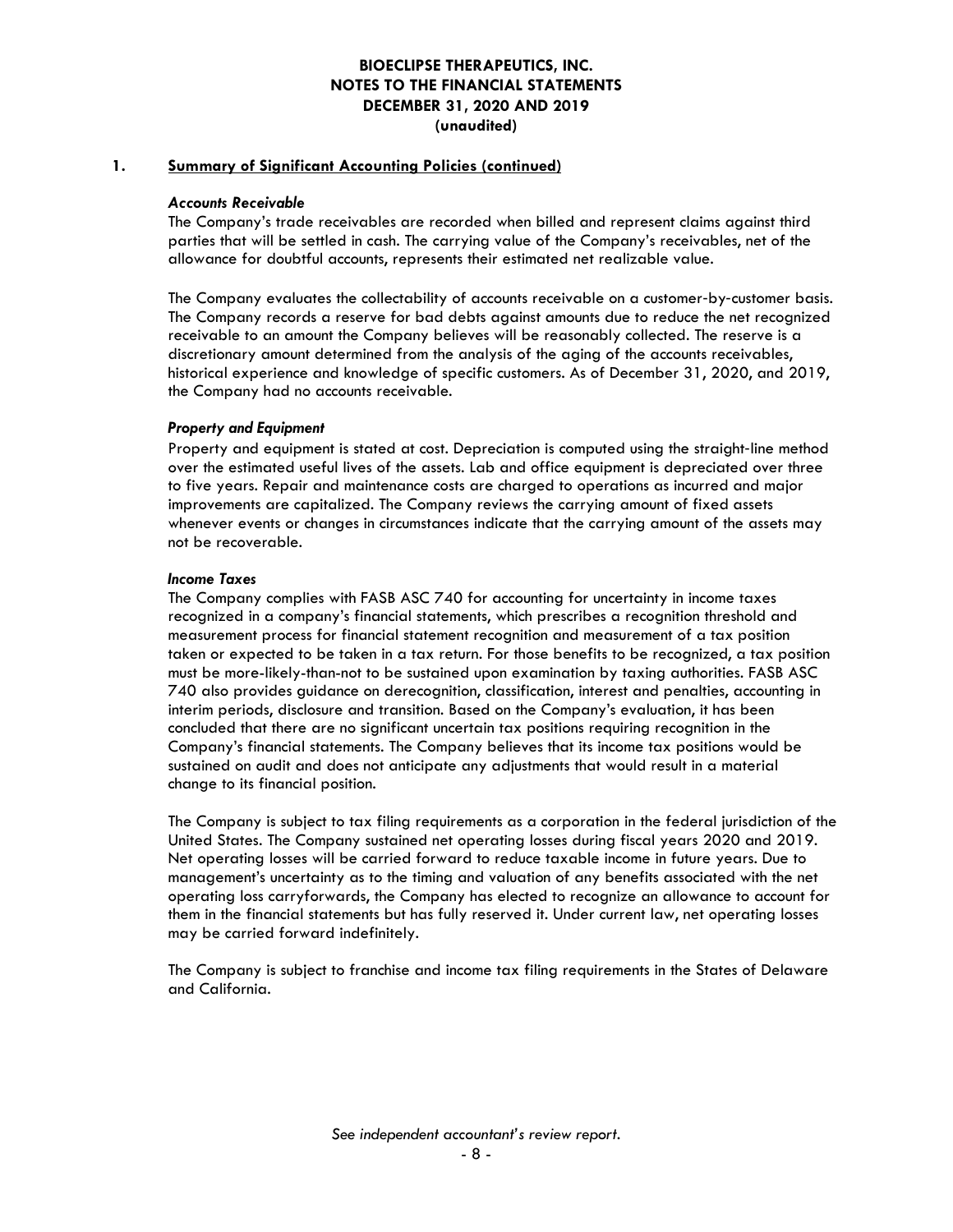#### **1. Summary of Significant Accounting Policies (continued)**

#### *Fair Value of Financial Instruments*

Fair value is defined as the exchange price that would be received for an asset or paid to transfer a liability (an exit price) in the principal or most advantageous market for the asset or liability in an orderly transaction between market participants as of the measurement date. Applicable accounting guidance provides an established hierarchy for inputs used in measuring fair value that maximizes the use of observable inputs and minimizes the use of unobservable inputs by requiring that the most observable inputs be used when available. Observable inputs are inputs that market participants would use in valuing the asset or liability and are developed based on market data obtained from sources independent of the Company. Unobservable inputs are inputs that reflect the Company's assumptions about the factors that market participants would use in valuing the asset or liability. There are three levels of inputs that may be used to measure fair value:

| Level 1 | - Observable inputs that reflect quoted prices (unadjusted) for identical<br>assets or liabilities in active markets. |
|---------|-----------------------------------------------------------------------------------------------------------------------|
| Level 2 | - Include other inputs that are directly or indirectly observable in the<br>marketplace.                              |
| Level 3 | - Unobservable inputs which are supported by little or no market activity.                                            |

The fair value hierarchy also requires an entity to maximize the use of observable inputs and minimize the use of unobservable inputs when measuring fair value.

Fair-value estimates discussed herein are based upon certain market assumptions and pertinent information available to management as of Inception. Fair values were assumed to approximate carrying values because of their short term in nature or they are payable on demand.

#### *Concentrations of Credit Risk*

From time-to-time cash balances, held at a major financial institution may exceed federally insured limits of \$250,000. Management believes that the financial institution is financially sound, and the risk of loss is low.

#### *Revenue Recognition*

Effective January 1, 2019, the Company adopted Accounting Standards Codification 606, Revenue from Contracts with Customers ("ASC 606"). Revenue is recognized when performance obligations under the terms of the contracts with our customers are satisfied. Prior to the adoption of ASC 606, the Company recognized revenue when persuasive evidence of an arrangement existed, delivery of products had occurred, the sales price was fixed or determinable and collectability was reasonably assured. For years ending December 31, 2020 and 2019 the Company recognized nil in revenue.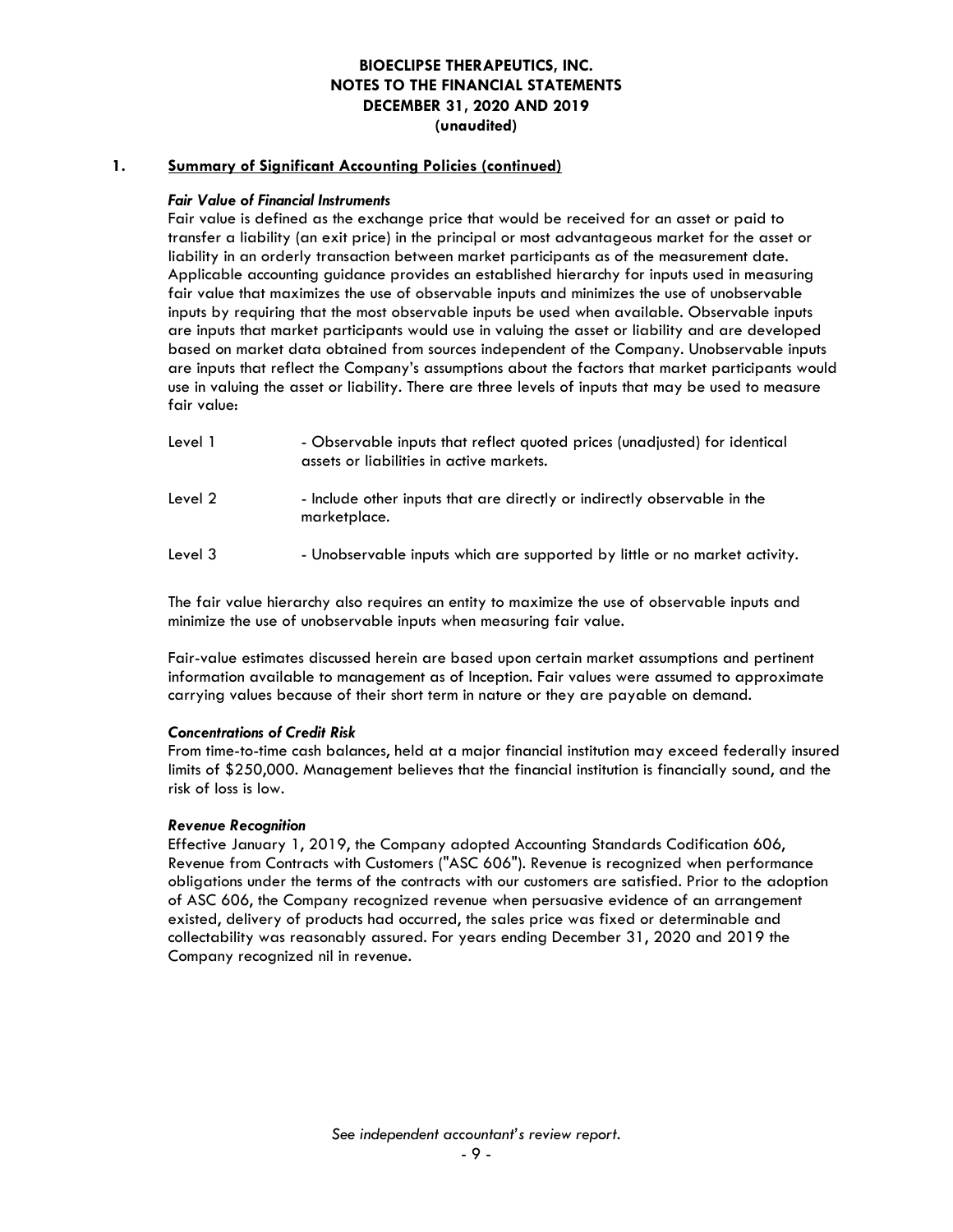#### **1. Summary of Significant Accounting Policies (continued)**

#### *Stock Compensation Expense*

ASC 718, Compensation – Stock Compensation, prescribes accounting and reporting standards for all share-based payment transactions. Transactions include incurring liabilities, or issuing or offering to issue shares, options, and other equity instruments such as employee stock ownership plans and stock appreciation rights. Share-based payments to employees and non-employees, including grants of employee stock options, are recognized as compensation expense in the financial statements based on their fair values at the grant date. That expense is recognized over the period during which an employee is required to provide services in exchange for the award, known as the requisite service period (usually the vesting period).

The Company accounts for stock-based compensation issued to non-employees and consultants in accordance with the provisions of ASC 505-50, Equity – Based Payments to Non-Employees. Measurement of share-based payment transactions with non-employees is based on the fair grant date FV of equity instruments. The fair value of the share-based payment transaction is determined at the earlier of performance commitment date or performance completion date. Share-based compensation expense for the years ended December 31, 2020 and 2019 was \$72,234 and \$123,062, respectively.

#### *Advertising Expenses*

The Company expenses advertising costs as they are incurred.

#### *Organizational Costs*

In accordance with FASB ASC 720, organizational costs, including accounting fees, legal fee, and costs of incorporation, are expensed as incurred.

#### *New Accounting Pronouncements*

From time to time, new accounting pronouncements are issued by the Financial Accounting Standards Board, or FASB, or other standard setting bodies and adopted by the Company as of the specified effective date. Unless otherwise discussed, the Company believes that the impact of recently issued standards that are not yet effective will not have a material impact on its financial position or results of operations upon adoption.

In February 2016, the FASB issued ASU 2016‐02, *Leases (Topic 842)*, or ASU 2016‐02, which supersedes the guidance in ASC 840, *Leases*. The new standard requires lessees to apply a dual approach, classifying leases as either finance or operating leases based on the principle of whether or not the lease is effectively a financed purchase by the lessee. This classification will determine whether lease expense is recognized based on an effective interest method or on a straight‐line basis over the term of the lease. A lessee is also required to record a right‐of‐use asset and a lease liability for all leases with a term of greater than 12 months regardless of their classification. Leases with a term of 12 months or less will be accounted for similar to existing guidance for operating leases today. This guidance is effective for annual reporting periods beginning after December 15, 2021 for non‐public entities. The adoption of ASU 2016‐02 had no material impact on the Company's financial statements and related disclosures.

In August 2020, the FASB issued ASU 2020 – 06, *Debt, Debt with conversion and other options* (*Subtopic 470-20) and derivatives and hedging – contracts in an entity's own equity (Subtopic 815- 40: Accounting for convertible instruments and contracts in an entity's own equity.* ASU 2020-06 reduces the number of accounting models for convertible debt instruments and convertible preferred stock.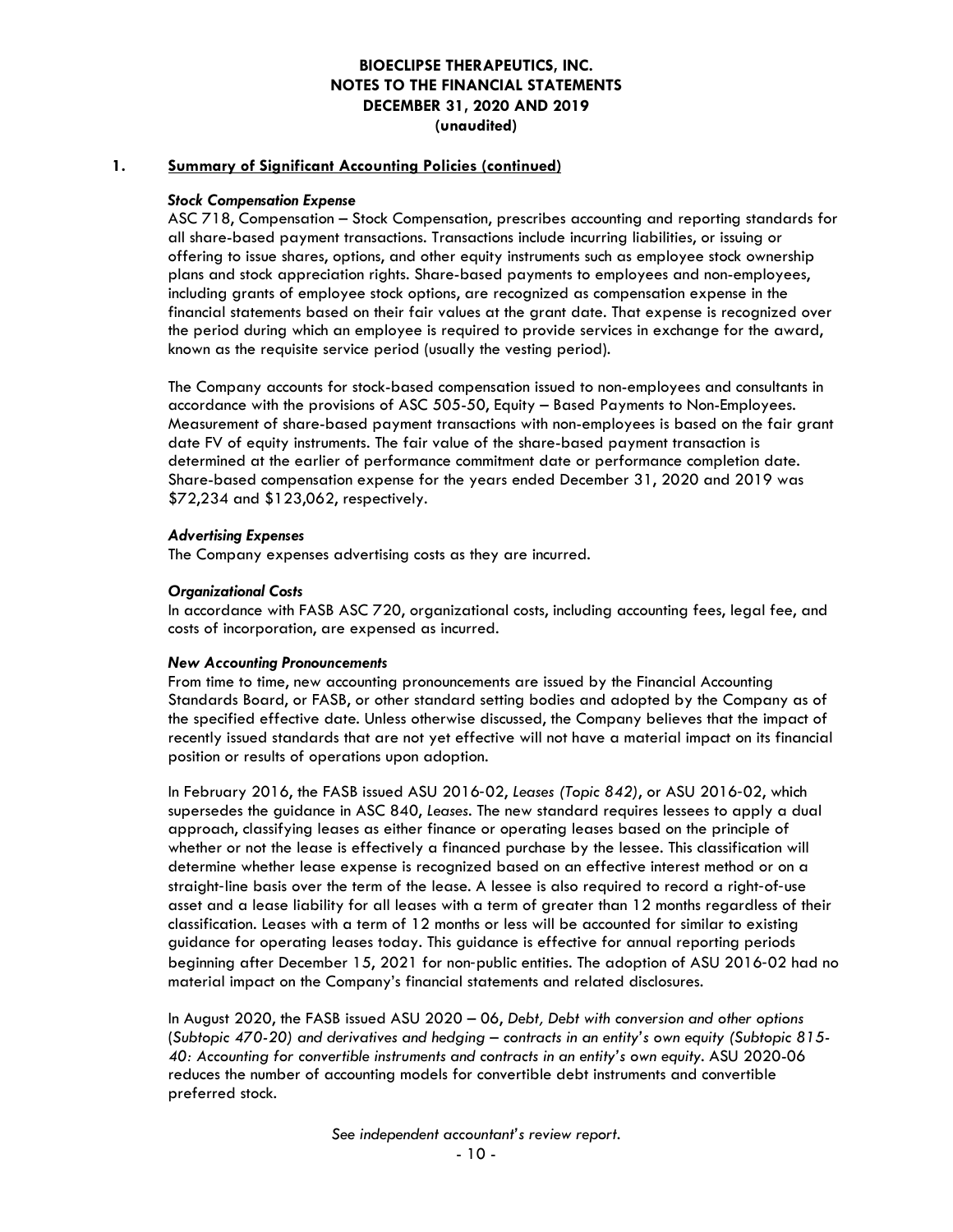#### **1. Summary of Significant Accounting Policies (continued)**

#### *New Accounting Pronouncement (continued)*

Limiting the accounting models results in fewer embedded conversion features being separately recognized from the host contract as compared with current GAAP. ASU 2020 – 06 is effective for fiscal years beginning after December 15, 2023. Early adoption is permitted, but no earlier than fiscal years beginning after December 15, 2020.

In August 2018, amendments to existing accounting guidance were issued through Accounting Standards Update 2018-15 to clarify the accounting for implementation costs for cloud computing arrangements. The amendments specify that existing guidance for capitalizing implementation costs incurred to develop or obtain internal-use software also applies to implementation costs incurred in a hosting arrangement that is a service contract. The guidance is effective for fiscal years beginning after December 15, 2020, and interim periods within fiscal years beginning after December 15, 2021, and early application is permitted. The adoption of ASU 2018‐15 had no material impact on the Company's financial statements and related disclosures.

#### **2. Commitments and Contingencies**

The Company is not currently involved with and does not know of any pending or threatening litigation against the Company or its members.

#### **3. Property and Equipment**

Property and equipment consisted of the following at December 31, 2020 and 2019:

| Property and equipment at cost: | 2020               | 2019             |  |
|---------------------------------|--------------------|------------------|--|
| Lab and Office Equipment        | 496,343<br>496,343 | 45,125<br>45,125 |  |
| Less: Accumulated depreciation  | 92,411             | 22,312           |  |
| Total                           | 403,932            | 22,813           |  |

The Company has recorded \$70,099 and \$8,539 in depreciation expense for the years ending December 31, 2020 and 2019, respectively.

#### **4. SBA PPP Loan**

In 2020, the Company received loan proceeds of \$75,862 under the Paycheck Protection Program ("PPP"). The PPP, established as part of the Coronavirus Aid, Relief and Economic Security Act, provides for loans to qualifying businesses for amounts up to 2.5 times the average monthly payroll expenses of the qualifying business. The PPP Loan and accrued interest are forgivable after twenty-four weeks, as long as the borrower uses the loan proceeds for eligible purposes, including payroll, benefits, rent and utilities, and maintains its payroll levels.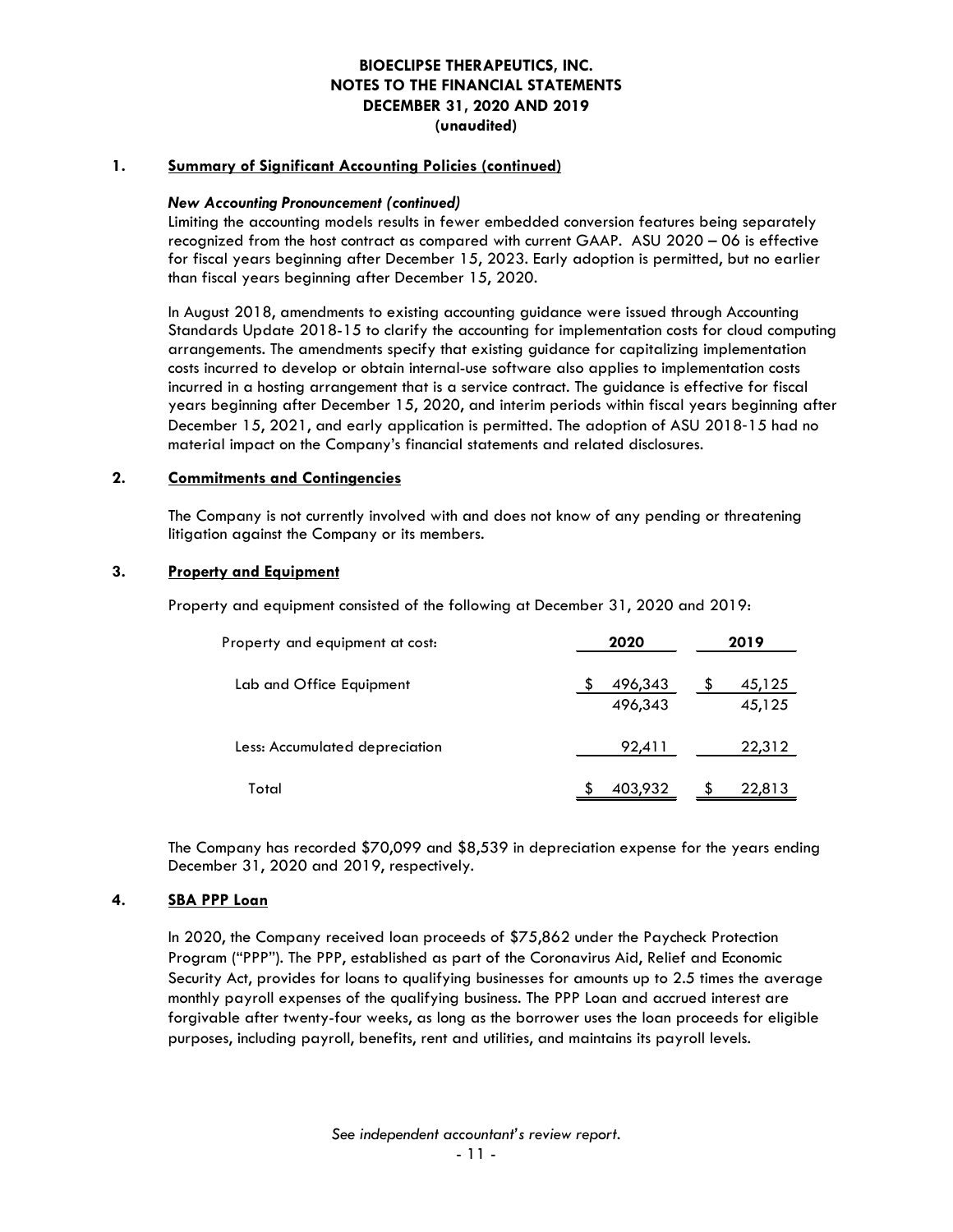#### **4. SBA PPP Loan (continued)**

The amount of loan forgiveness will be reduced if the borrower terminates employees or reduces salaries during twenty-four-week period. The PPP Loan is evidenced by a promissory note, between the Company, as Borrower, and The Small Business Association., as Lender. The interest rate on the Note is 1% per annum, with interest accruing on the unpaid principal balance computed on the basis of the actual number of days elapsed in a year of 360 days. No payments of principal or interest are due during the six-month period beginning on the date of the Note.

As noted above, the principal and accrued interest under the Note evidencing the PPP Loan are forgivable after twenty-four weeks as long the Company has used the loan proceeds for eligible purposes, including payroll, benefits, rent and utilities, and maintains its payroll levels. The amount of loan forgiveness will be reduced if the Company terminates employees or reduces salaries during the twenty-four-week period. The Company used the proceeds for purposes consistent with the PPP loan. In order to obtain full or partial forgiveness of the PPP Loan, the Company must request forgiveness and must provide satisfactory documentation in accordance with applicable Small Business Administration ("SBA") guidelines. Interest payable on the Note may be forgiven only if the SBA agrees to pay such interest on the forgiven principal amount of the Note.

The Company will be obligated to repay any portion of the principal amount of the Note that is not forgiven, together with interest accrued and accruing thereon at the rate set forth above, until such unforgiven portion is paid in full.

As of December 31, 2020, the Company believes that the PPP funds were used appropriately for all funds to be forgiven once the SBA processes the loan forgiveness application.

#### **5. Equity**

#### *Preferred Stock*

Under the amended articles of incorporation, the total number of preferred shares of stock that the Corporation shall have authority to issue is 9,084,629 shares at \$0.001 par value per share. As of December 31, 2020 and 2019, 7,344,950 and 6.796,299 shares of Preferred Stock, respectively, have been issued and are outstanding.

#### *Common Stock*

Under the articles of incorporation, the total number of common shares of stock that the Corporation shall have authority to issue is 16,700,000 shares, at \$0.001 par value per share. As of December 31, 2020, and 2019, 4,025,000 shares have been issued and are outstanding.

#### *Equity Incentive*

The Company's Equity Plan (the Plan), which is shareholder approved, permits the grant of share options and shares to its employees, advisors and subcontractors for up to 2,000,000 shares of common stock. The Company believes that such awards better align the interests of its employees, advisors and subcontractors with those of its shareholders. Option awards are generally granted with an exercise price equal to the market price of the Company's stock at the date of grant; those option awards generally vest based on four years of continuous service and have 10-year contractual terms. Share awards generally vest over four years. Certain option and share awards provide for accelerated vesting if there is a change in control, as defined in the Plan. As of December 31, 2020, and 2019, 1,084,007 and 715,000 shares, respectively, have been issued under the Plan. Additionally, no shares have been exercised as of December 31, 2020.

*See independent accountant's review report.*